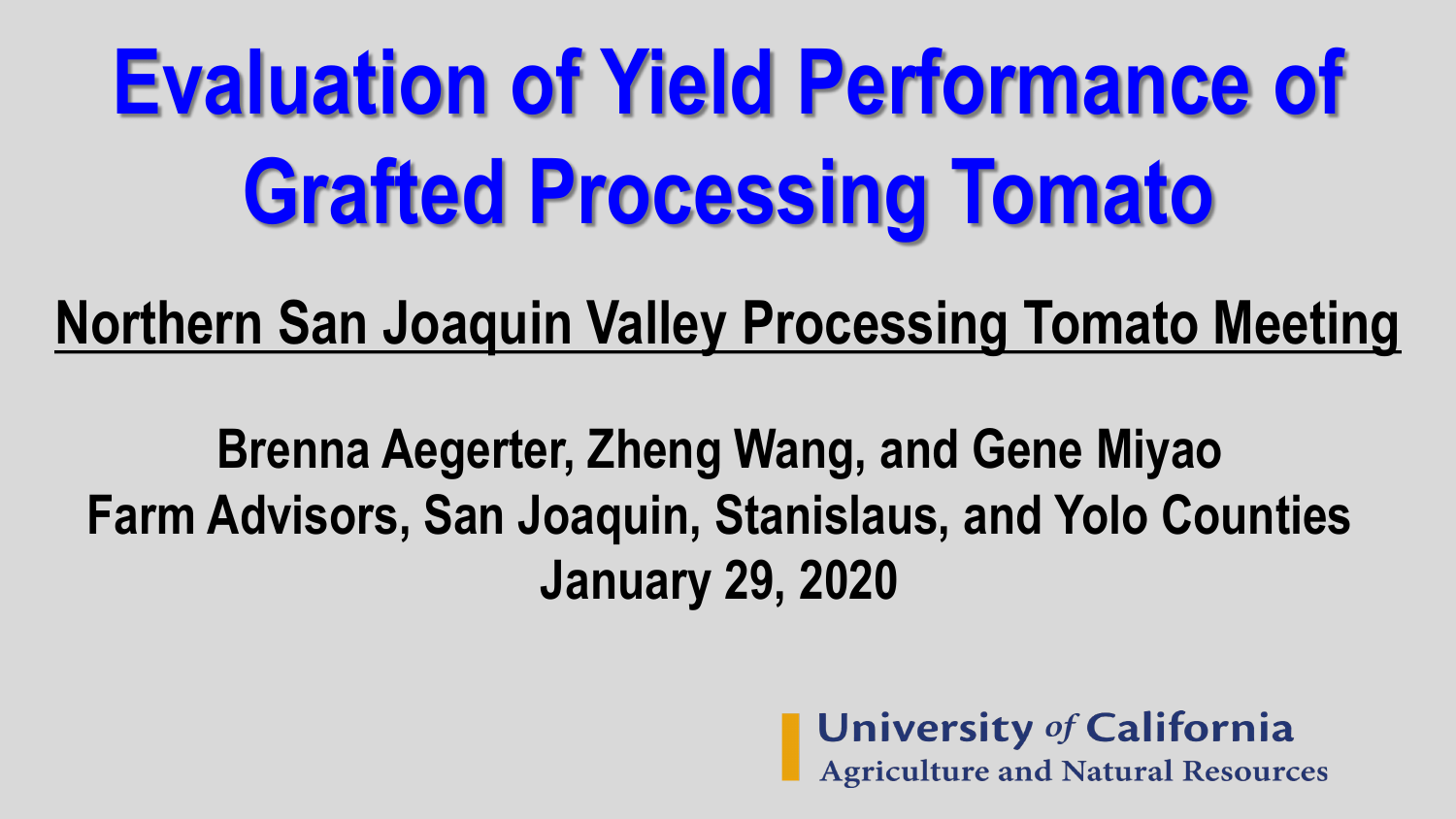### **USDA Specialty Crop Research Initiative**

**MT** 

W

NM<sub></sub>

 $0<sub>k</sub>$ 

ID

 $\mu$ 

**SCRI Team other academic teams that have worked or now work on vegetable grafting**

**In California, grafted processing tomato trials were conducted on commercial fields at Woodland (2016), Madison (2017), Dixon (2018), Walnut Grove (2018), and Manteca (2019).** 

AK

yt wu /<sup>e</sup>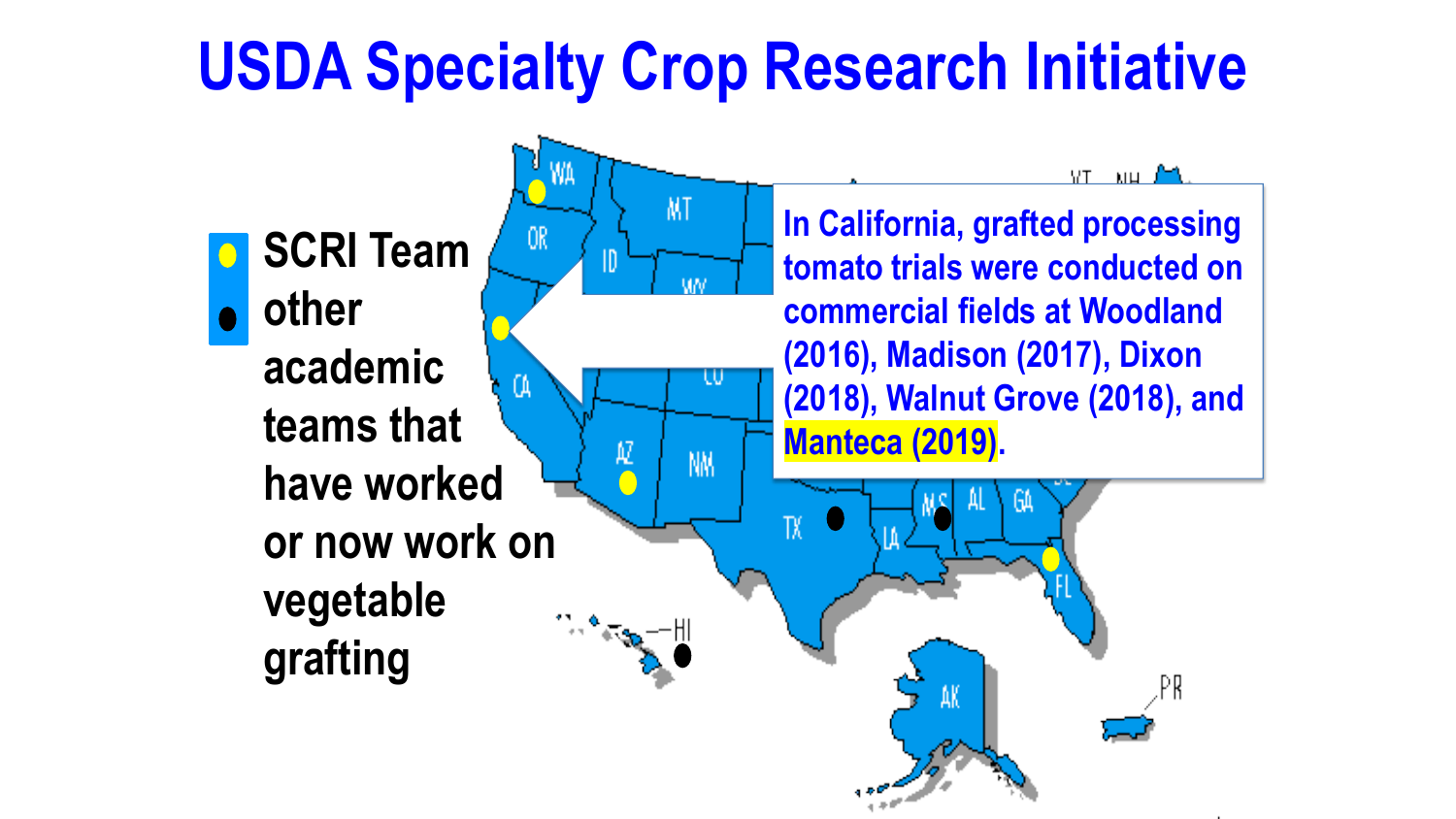## **Trials with Grafted Processing Tomato**

- **Different rootstock and scion**  $\bullet$
- **Pre-commercial, non-disclosed rootstocks**
- **Yield performance**
- **Economically viable**

**University of California**<br>Agriculture and Natural Resources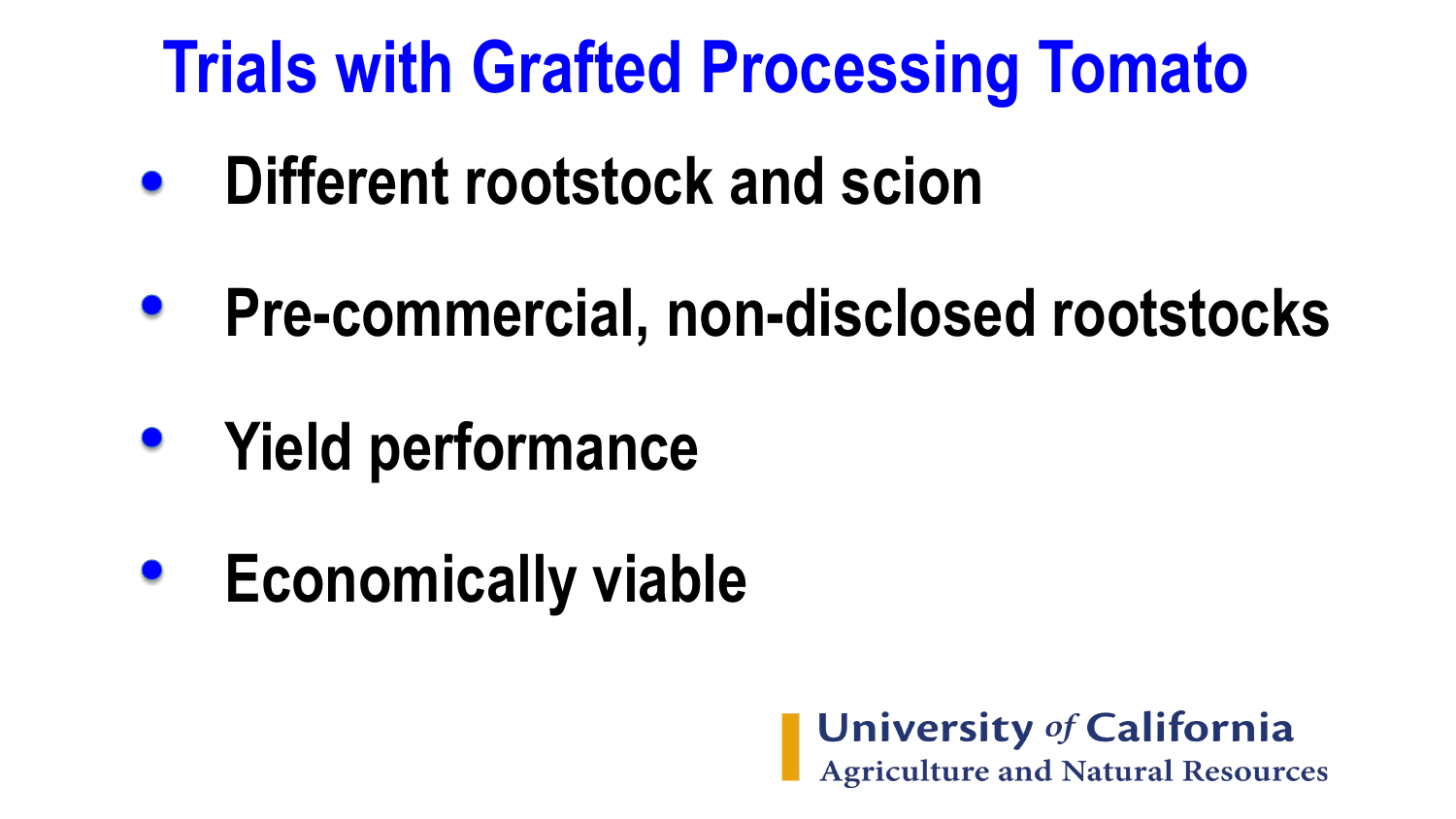# **Vegetable Grafting requires 2 varieties; may use more**

- - **• supplies shoot • supplies roots**
	- **• fruit marketable • fruit not**
- **Scion: 'recipient' Rootstock: 'donor'**
	-
	- **but roots flawed marketable but roots better**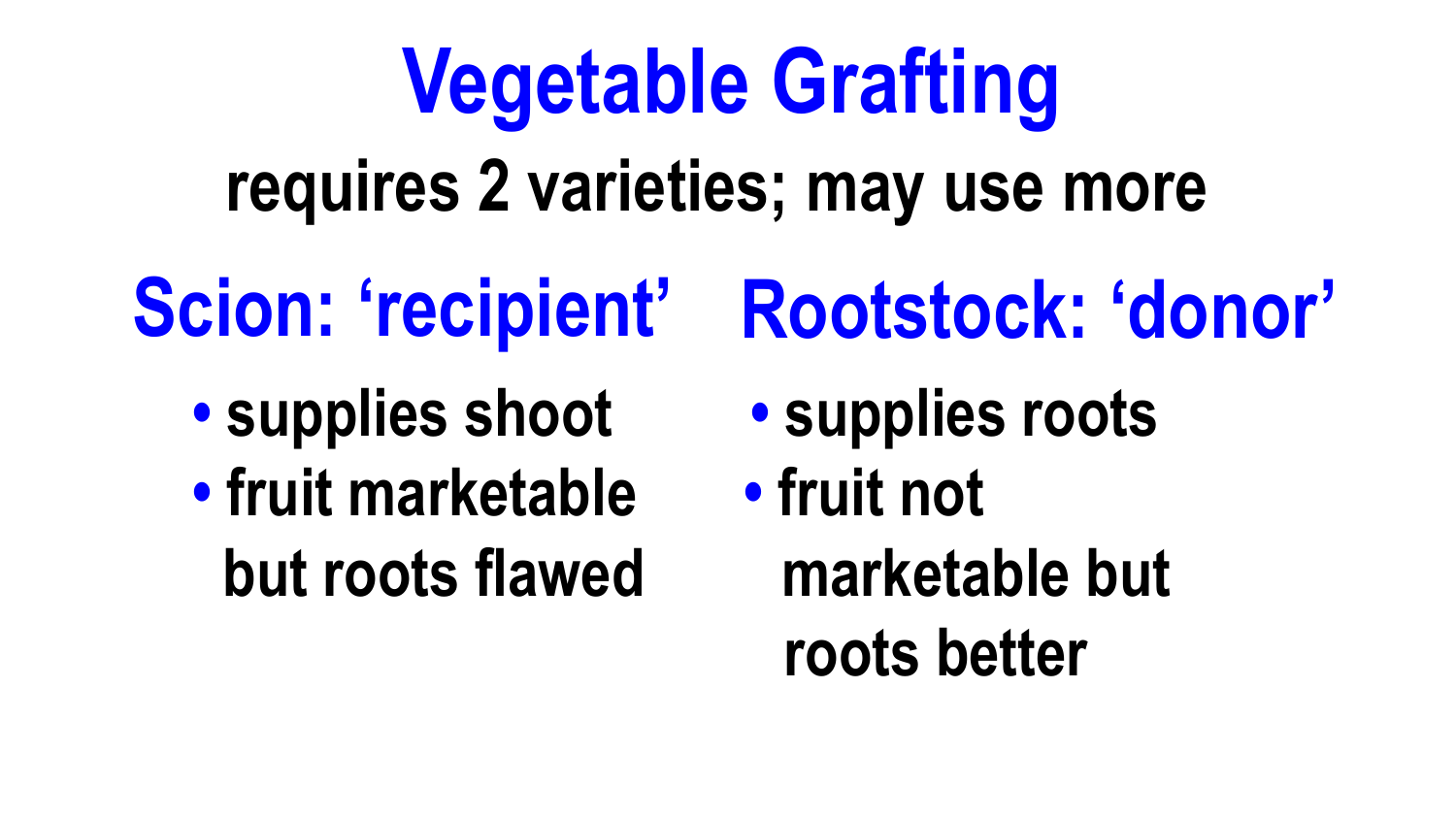## **scion**

# **vegetable grafting**



## **rootstock**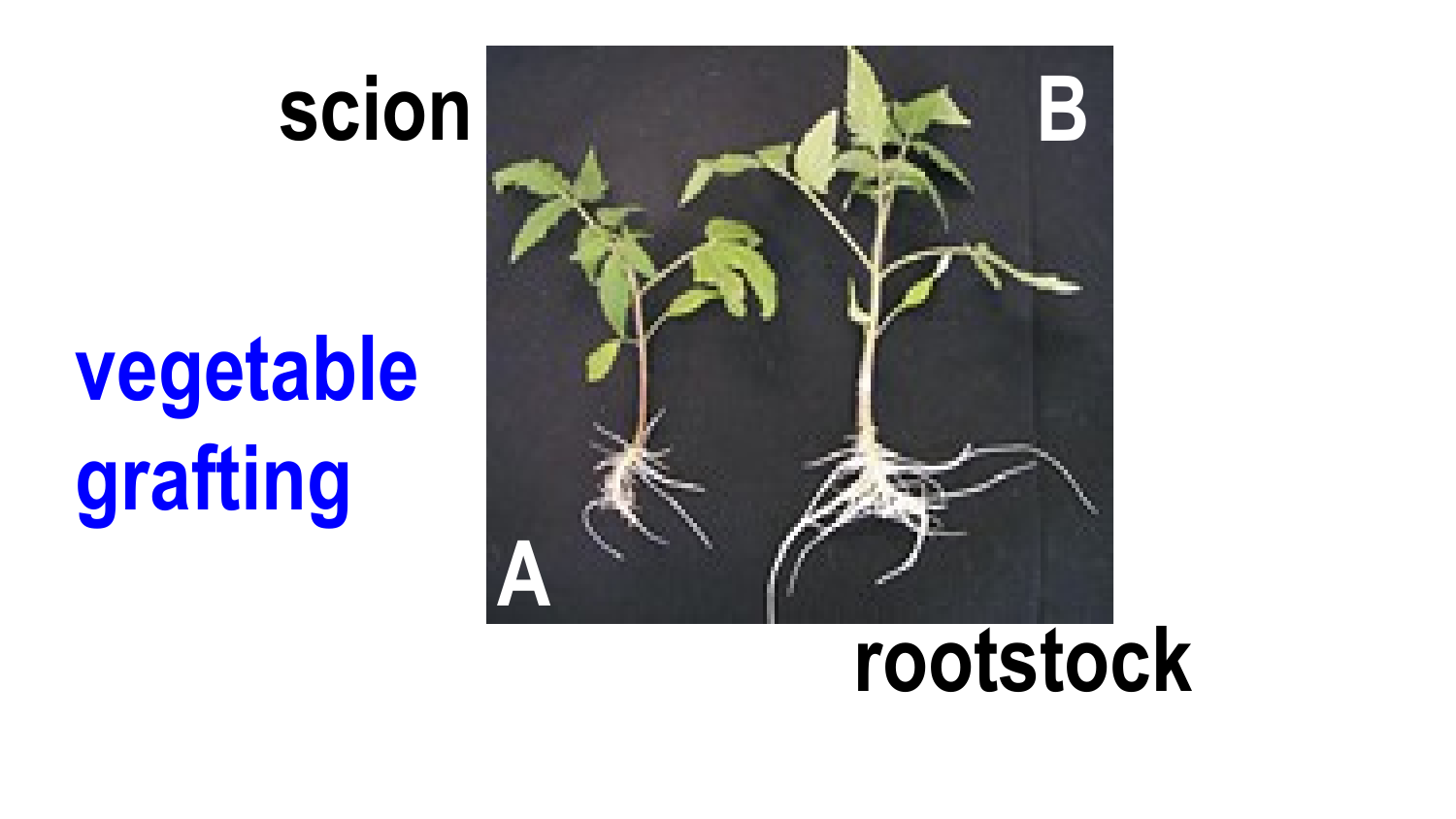# **combine and secure**

**several ways possible**





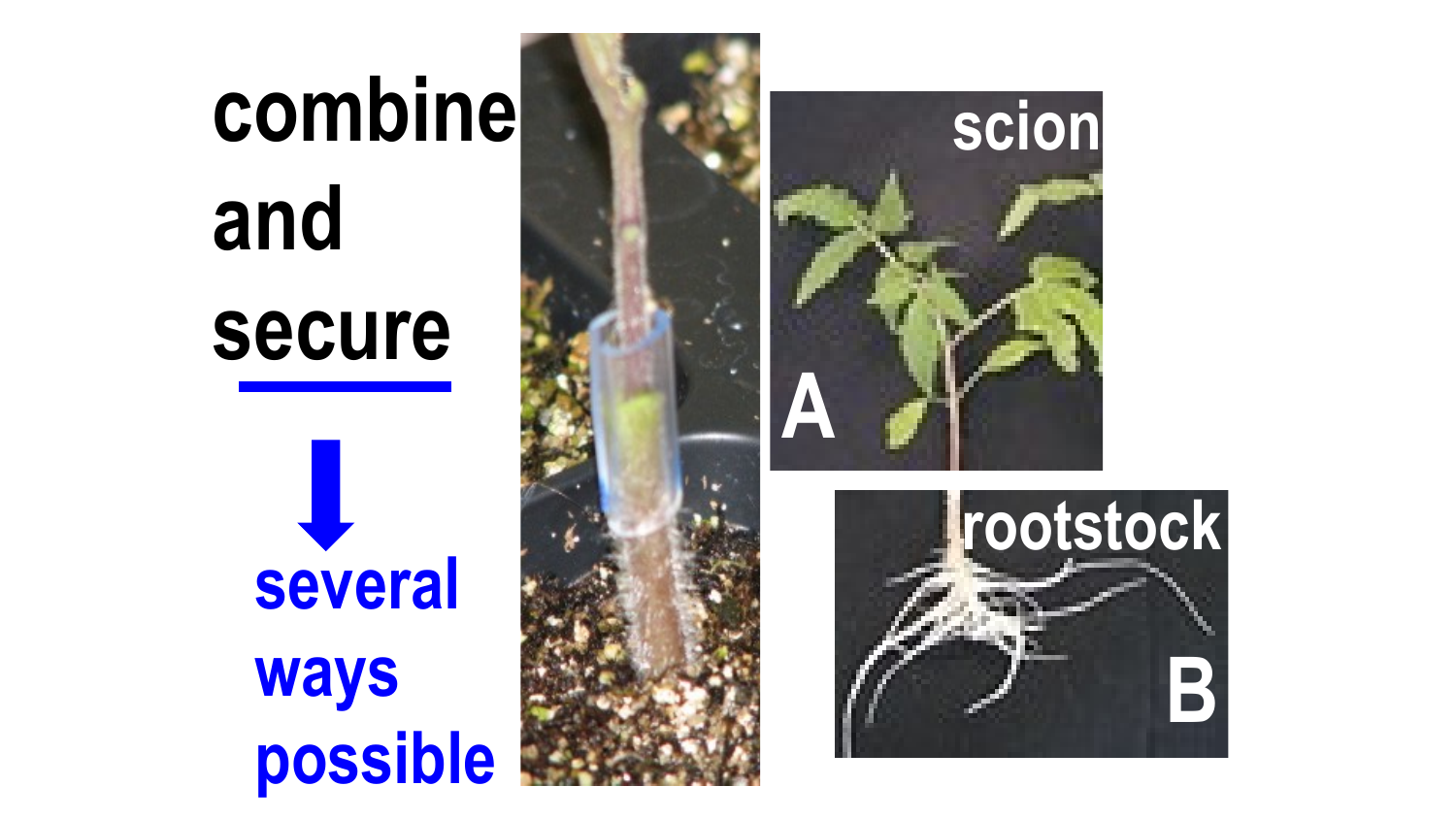## **Grafted plants can be more:**

- **(1) resistant to biotic, abiotic stresses,**
- **(2) vigorous in root system,**
- **(3) resource-efficient (e.g., water and fertilizer),**
- **(4) productive (yield potential), but**
- **(5) expensive (seeds, grafting, field management).**

# **than nongrafted counterparts.**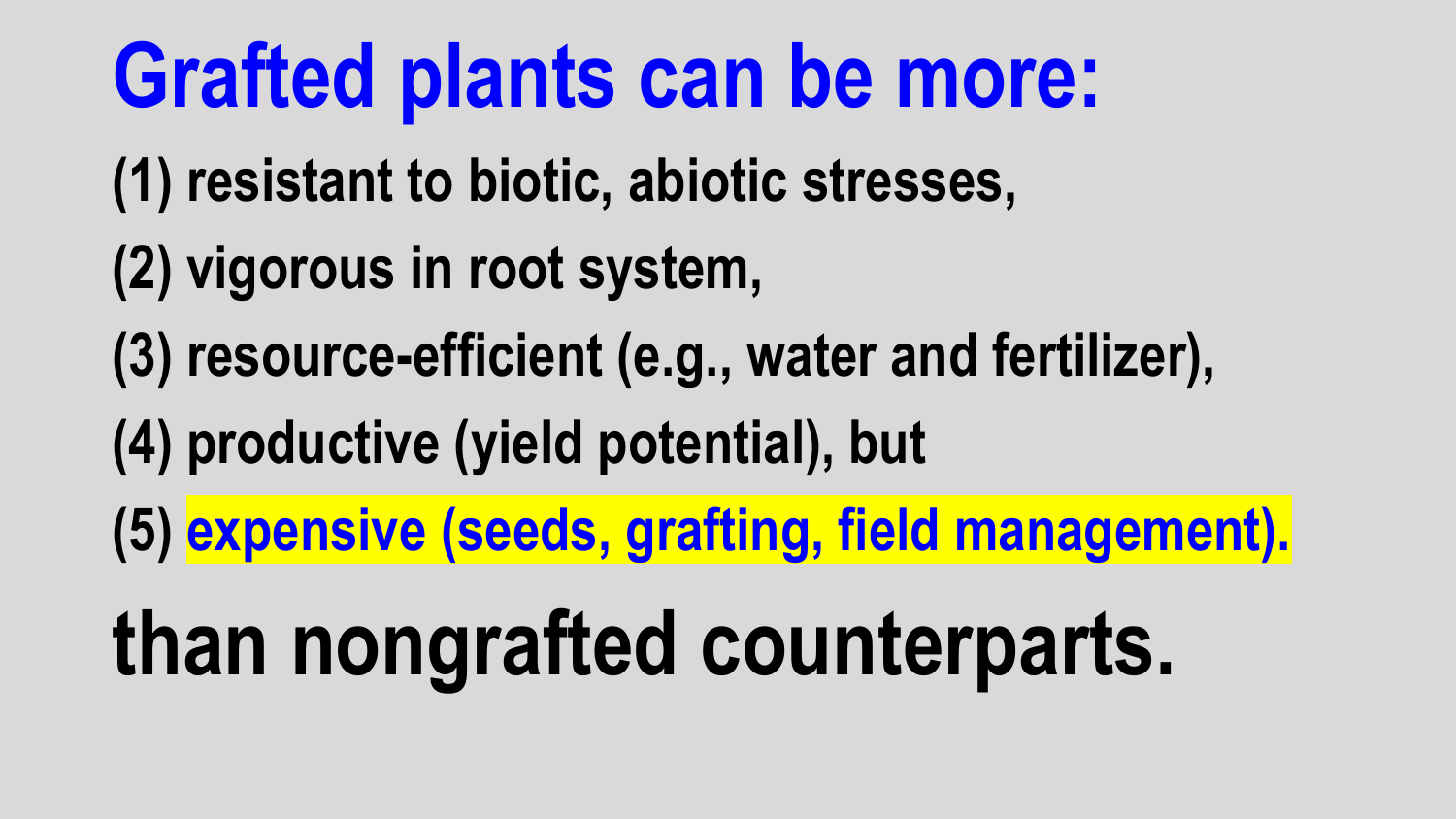## **2019 Field Trial, Manteca**

- **Scion: N 6428 and HM 3887. •**
- **Rootstocks: Maxifort, Estamino, FusaPro, Shield, V90109, and two • pre-commercial, non-disclosed rootstocks, plus non-grafted controls.**
- **• Plot length: single bed by 75 feet, replicated four times.**
- **• Transplants: produced by California MasterPlant.**
- **Trial setup: transplanted on May 28, harvested on Oct. 3 (128 days). •**
- **In-row spacing: 12 - 13" regular vs. 24 - 26" wide spacing. •**
- **• Data collection: machine harvested, yield and PTAB quality.**

**University of California Agriculture and Natural Resources**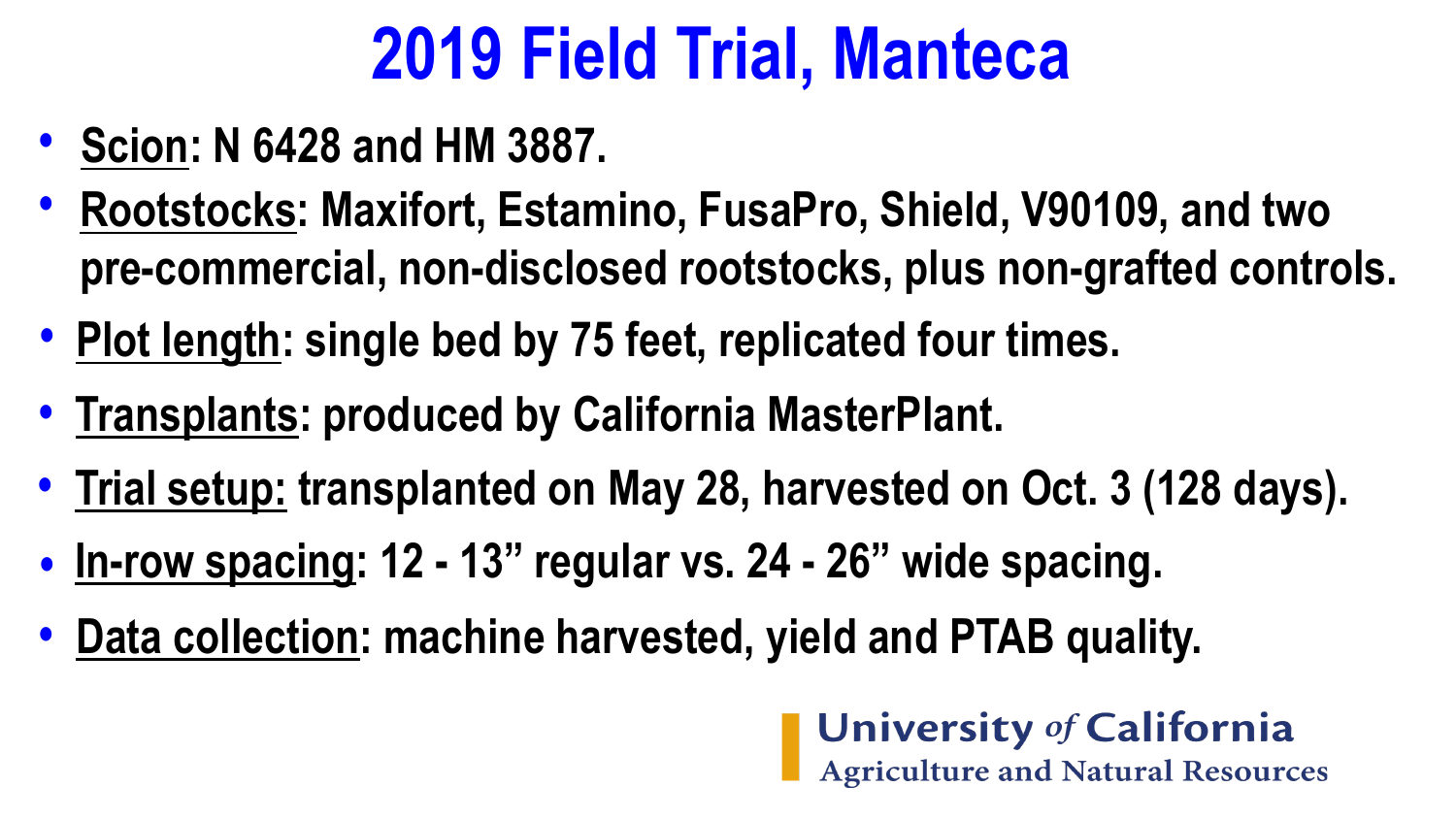| <b>SCION: N 6428</b>               |                               |      | <b>Yield</b>    |      | Soluble solids |             |                   |
|------------------------------------|-------------------------------|------|-----------------|------|----------------|-------------|-------------------|
|                                    | <b>Rootstock</b>              |      | (tons per acre) |      | (°Brix)        |             | <b>PTAB color</b> |
|                                    | <b>Estamino</b>               | 90.6 | a               | 4.05 | g              | 21.0        | a a               |
|                                    | <b>Maxifort</b>               | 90.5 | a               | 4.10 | fg             | 21.0        | a                 |
|                                    | V90109                        | 89.0 | ab              | 4.33 | defg           | 20.8        | ab                |
|                                    | <b>FusaPro</b>                | 88.7 | ab              | 4.18 | efg            | 20.8        | ab                |
|                                    | <b>FusaPro - wide spacing</b> | 80.8 | abc             | 4.43 | cdefg          | <b>20.3</b> | bc                |
|                                    | Rootstock #2 * - wide spacing | 78.2 | abcd            | 4.55 | bcde           | 20.4        | abc               |
|                                    | <b>Shield</b>                 | 74.6 | cd              | 4.63 | bcd            | 20.4        | abc               |
|                                    | <b>Non-grafted control</b>    | 69.9 | cde             | 4.80 | bc             | 20.5        | ab                |
|                                    | Rootstock #1 *                | 69.0 | cde             | 4.78 | bc             | 20.3        | bc                |
| Non-grafted control - wide spacing |                               | 59.3 | $\mathbf{e}$    | 4.85 | $\mathbf b$    | <b>20.3</b> | <b>Bc</b>         |
| <b>SCION: HM 3887</b>              | <b>Rootstock</b>              |      |                 |      |                |             |                   |
|                                    | <b>Maxifort</b>               | 89.2 | ab              | 4.48 | bcdef          | 20.1        | bcd               |
|                                    | <b>Estamino</b>               | 79.6 | abcd            | 4.45 | bcdefg         | 20.0        | bcd               |
|                                    | <b>FusaPro</b>                | 77.8 | bcd             | 4.63 | bcd            | 19.8        | cd                |
|                                    | Rootstock #1 *                | 68.6 | cde             | 5.35 | a              | 19.5        | $\mathbf d$       |
| <b>Non-grafted control</b>         |                               | 66.9 | de              | 4.83 | bc             | <b>20.0</b> | bcd               |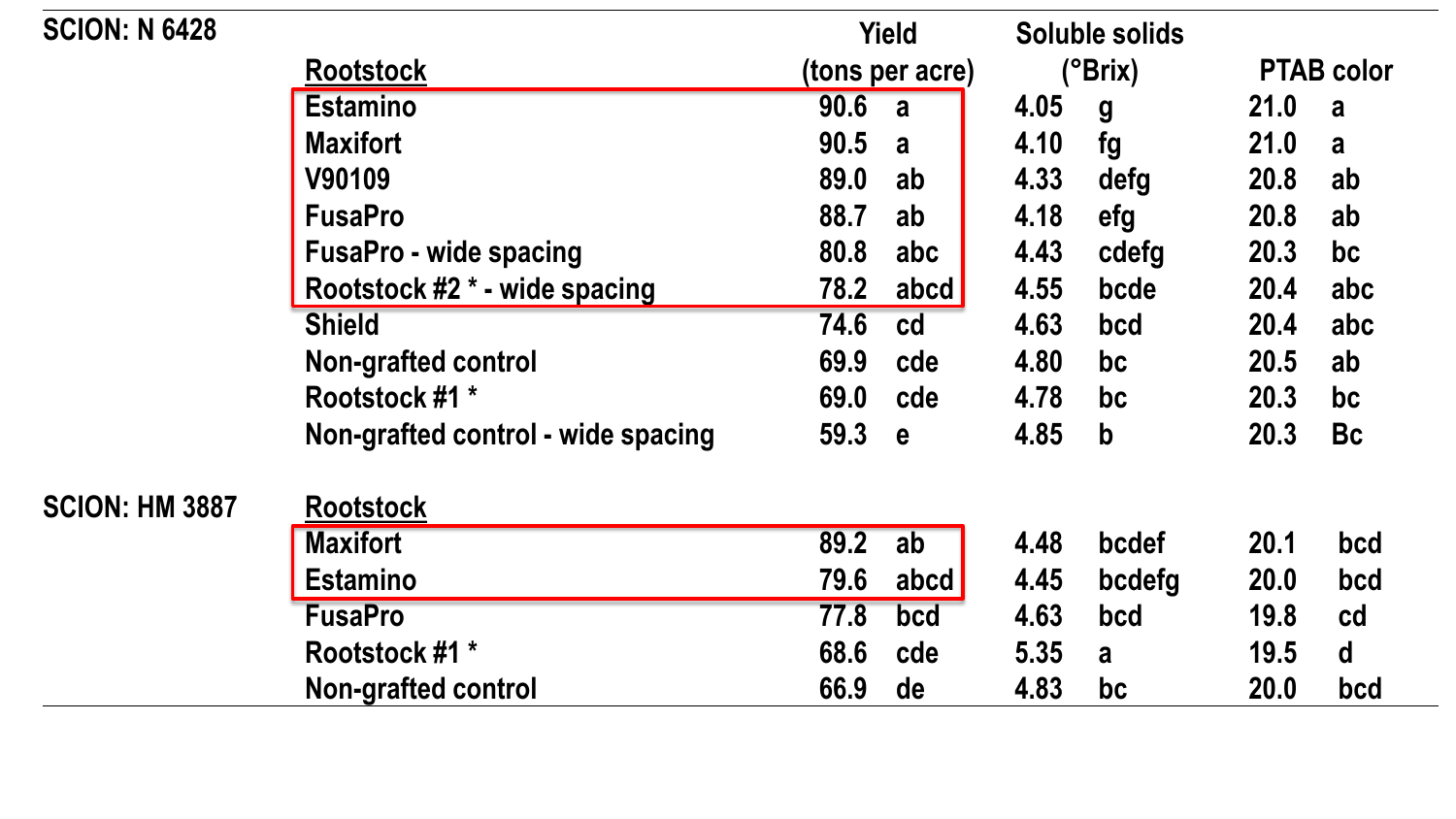| <b>SCION: N 6428</b>               |                                   |        | <b>Yield</b>    | <b>Soluble solids</b><br>$(^{\circ}Brix)$ |             |        |                   |
|------------------------------------|-----------------------------------|--------|-----------------|-------------------------------------------|-------------|--------|-------------------|
|                                    | <b>Grafting - Spacing</b>         |        | (tons per acre) |                                           |             |        | <b>PTAB color</b> |
|                                    | <b>Grafting - regular spacing</b> | 83.7 a |                 | 4.35                                      | $\mathbf b$ | 20.7 a |                   |
|                                    | <b>Grafting - wide spacing</b>    | 79.5   | -ab             | 4.49                                      | ab          | 20.4   | $\mathbf{a}$      |
|                                    | Non-grafted - regular spacing     | 69.9   | bc              | 4.80                                      | a           | 20.5 a |                   |
|                                    | Non-grafted - wide spacing        | 59.3 c |                 | 4.85 a                                    |             | 20.3 a |                   |
| <b>Combine: N 6428 and HM 3887</b> | <b>Grafting vs. Non-grafting</b>  |        |                 |                                           |             |        |                   |
|                                    | <b>Grafted plots</b>              | 81.4 a |                 |                                           |             |        |                   |
|                                    | Non-grafted plots                 | 65.4 b |                 |                                           |             |        |                   |
|                                    |                                   |        | P < 0.0001      |                                           |             |        |                   |

University of California<br>Agriculture and Natural Resources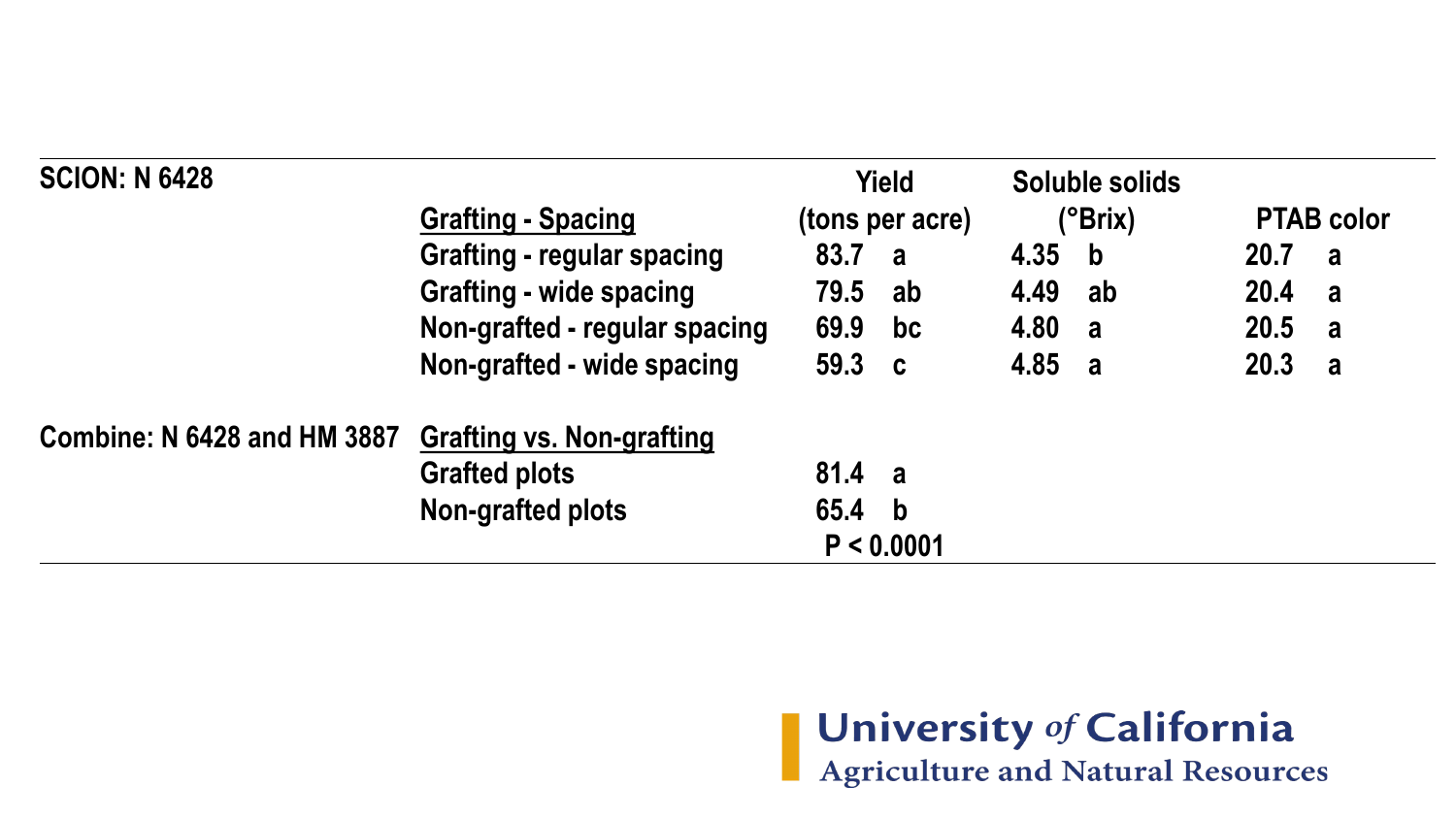#### **Summary of average yields from five trials, 2016 to 2019**

| <b>Year</b>                                 | 2016                          |     | 2017                        |                                | 2018                       |                     | 2018                        |                | 2019                       |     |
|---------------------------------------------|-------------------------------|-----|-----------------------------|--------------------------------|----------------------------|---------------------|-----------------------------|----------------|----------------------------|-----|
| <b>Location</b>                             | Woodland                      |     |                             | <b>Madison</b><br><b>Dixon</b> |                            | <b>Walnut Grove</b> |                             | <b>Manteca</b> |                            |     |
| <b>Grafted plot</b><br>yield<br>(tons/acre) | 60.4                          | 10% | 49.9                        | 19%                            | 83.5<br>77.1               | 8%                  | 67.5                        | 27%            | 81.4                       | 24% |
| Non-grafted<br>plot yield<br>(tons/acre)    | 55.2                          |     | 41.9                        |                                |                            |                     | 53.0                        |                | 65.4                       |     |
| P value                                     | 0.001                         |     | < 0.0001                    |                                | < 0.0001                   |                     | < 0.0001                    |                | < 0.0001                   |     |
| <b>Max increase</b>                         | 15%: DRI 0319<br>on DR 0138TX |     | 32%: HM 3887<br>on Maxifort |                                | 20%: HM 3887<br>on FusaPro |                     | 55%: HM 3887<br>on Maxifort |                | 38%: N 6428<br>on Estamino |     |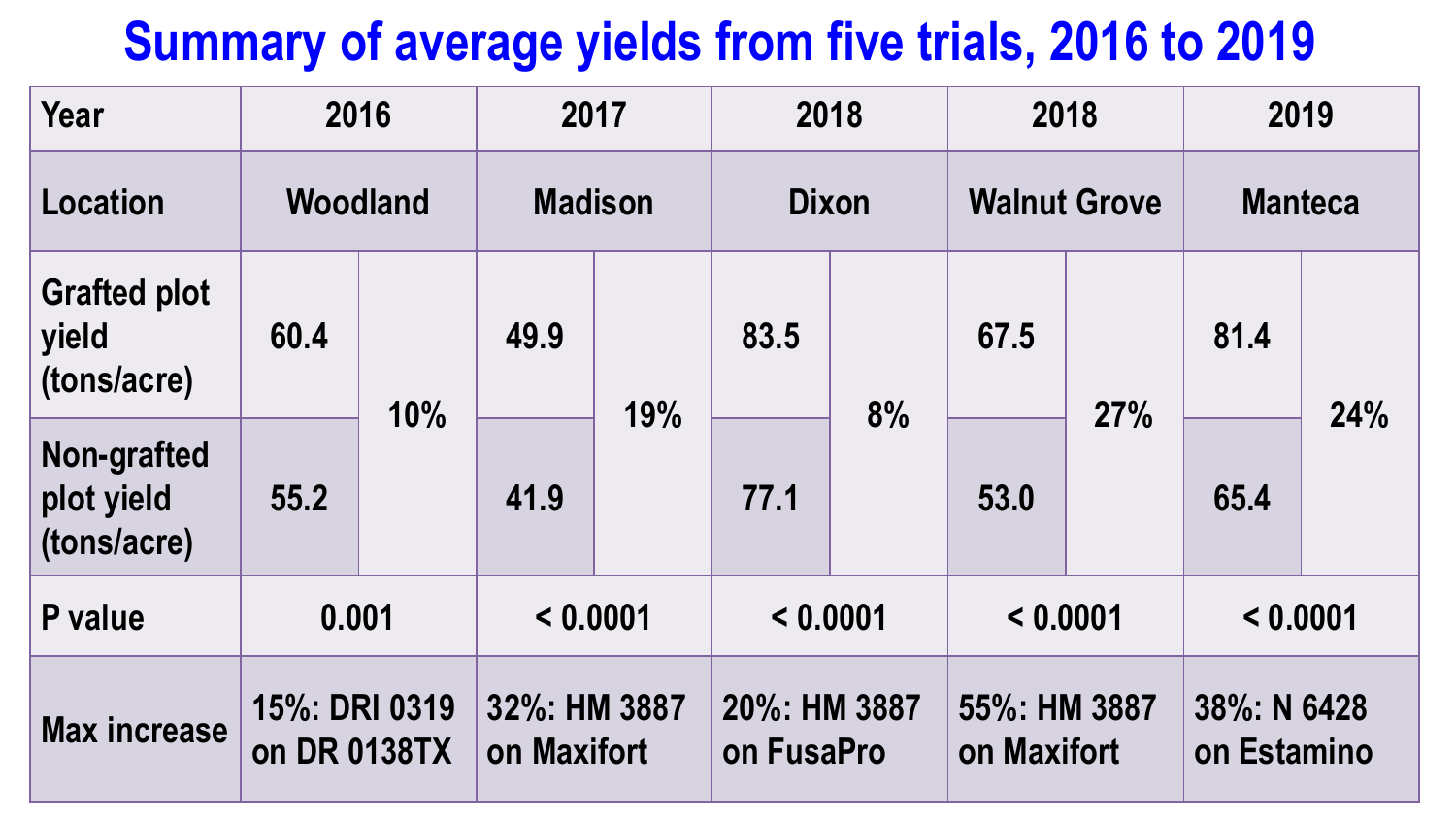| <b>POTENTIAL ADVANTAGES</b>                  | <b>CHALLENGES</b>                                                                                                                                                      |                           |
|----------------------------------------------|------------------------------------------------------------------------------------------------------------------------------------------------------------------------|---------------------------|
|                                              | <b>High cost of establishment (rootstock)</b><br>seed, grafted plants)                                                                                                 |                           |
|                                              | <b>Greenhouse logistics:</b><br>Rootstock seed germination and<br>uniformity challenges<br>Doubling greenhouse space for first<br>month, plus special healing facility |                           |
| Higher yield                                 | <b>Potentially lower soluble solids?</b><br>Potentially slightly higher input costs?<br><b>Delayed harvest</b><br>$\bullet$                                            |                           |
| Improved resistance to soil-borne diseases • | <b>Planting with union belowground may</b><br>compromise disease resistance<br>Few/no rootstocks with F3, Vert race 2                                                  |                           |
| <b>Abiotic stress tolerance</b>              | Yield advantage may be greater at some<br>sites than others.                                                                                                           |                           |
| High vigor, better fruit cover, less sunburn | Perhaps greater need to manage vines<br>with training or trimming?                                                                                                     | <b>1a</b><br><b>arces</b> |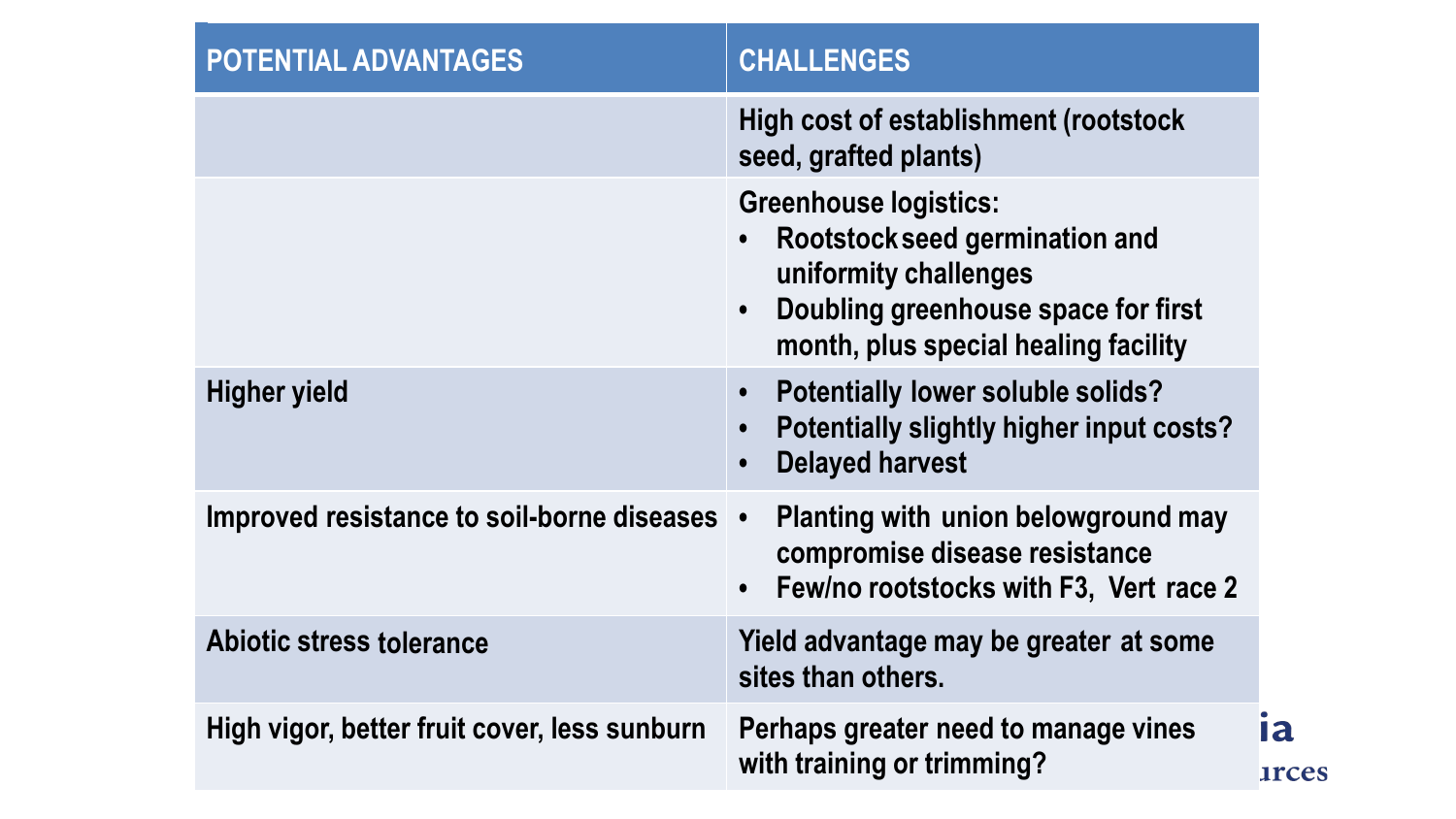#### **Resources for help: rootstock table and grafting manual**

|             | VEGETABLE GRAFTING                                                                                     |
|-------------|--------------------------------------------------------------------------------------------------------|
|             | RESEARCH-BASED INFORMATION PORTAL                                                                      |
| <b>HOME</b> | GO<br>search our site<br><b>STAY CONNECTED</b><br><b>RESOURCES</b><br><b>DIRECTORY</b><br><b>ABOUT</b> |

Home » Tomato Rootstock Table

#### **Tomato Rootstock Table**

#### 1 - 51 of 51  $\left|\left|\left|\left|\left|\right|\right|\right|\right| \right| \rightarrow \left|\left|\left|\right|\right|$

| <b>Rootstock</b><br><b>Variety</b> | <b>Product URL</b> | <b>Developer</b>    | <b>Bacterial</b><br>Wilt | <b>Corky</b><br><b>Root Rot</b> | <b>Fusarium</b><br><b>Wilt Race</b><br>1 | <b>Fusarium</b><br><b>Wilt Race</b><br>2 | <b>Fusarium</b><br><b>Wilt Race</b><br>3 | <b>Fusarium</b><br><b>Crown</b><br>and Root<br>Rot | <b>Southern</b><br><b>Blight</b> | <b>Vertillium</b><br>Wilt | <b>Root-knot</b><br>Nematode | Tor<br>Mo<br>Vir |
|------------------------------------|--------------------|---------------------|--------------------------|---------------------------------|------------------------------------------|------------------------------------------|------------------------------------------|----------------------------------------------------|----------------------------------|---------------------------|------------------------------|------------------|
| Aegis F1                           | <b>Click Here</b>  | Takii               | IR                       | <b>IR</b>                       | <b>HR</b>                                | <b>HR</b>                                |                                          | <b>HR</b>                                          |                                  | <b>HR</b>                 | <b>HR</b>                    | Ξ<br>R           |
| Aibou                              | <b>Click Here</b>  | Asahi<br>Industries | R                        |                                 | R                                        | $\mathsf{R}$                             |                                          | R                                                  |                                  | $\mathsf{R}$              | $\mathsf{R}$                 | $\mathsf{R}$     |
| Akaoni                             | <b>Click Here</b>  | Asahi<br>Industries |                          |                                 |                                          |                                          |                                          |                                                    |                                  |                           |                              | R                |
| Anchor-TF1                         | <b>Click Here</b>  | <b>Takii</b>        | IR                       |                                 | <b>HR</b>                                | <b>HR</b>                                |                                          |                                                    |                                  | <b>HR</b>                 | <b>HR</b>                    | $\mathsf{R}$     |
| Aooni                              | <b>Click Here</b>  | Asahi<br>Industries |                          |                                 | R                                        | R                                        |                                          |                                                    |                                  | R                         | R                            | R                |

## **Grafting Manual:** How to Produce Grafted Vegetable Plants

#### www.vegetablegrafting.org

**University of California Agriculture and Natural Resources**